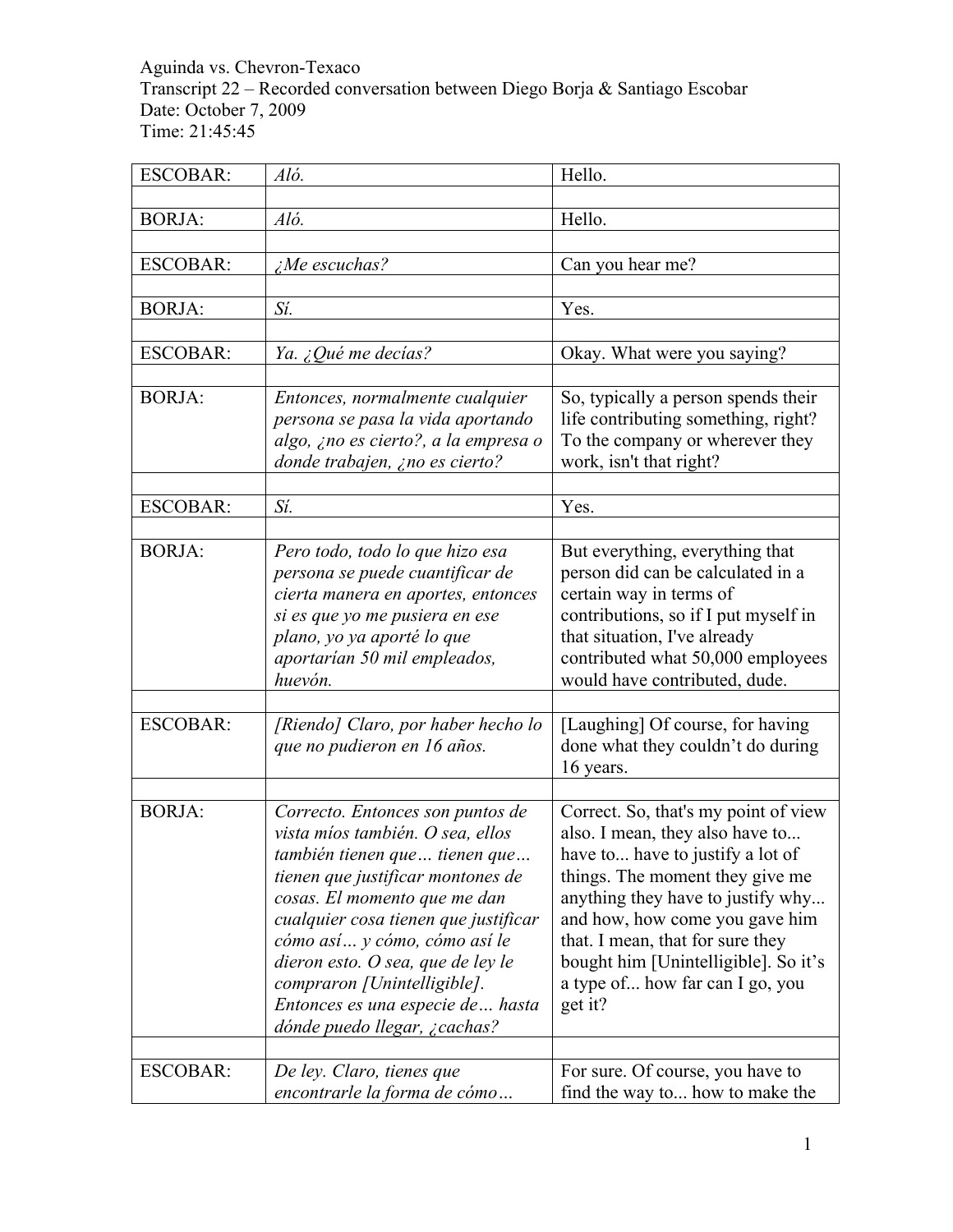Transcript 22 – Recorded conversation between Diego Borja & Santiago Escobar Date: October 7, 2009

|                 | cómo hacer que el pago no se vea<br>mal.                                                                                                                                                                                                           | payment not look bad.                                                                                                                                                                                                                                                            |
|-----------------|----------------------------------------------------------------------------------------------------------------------------------------------------------------------------------------------------------------------------------------------------|----------------------------------------------------------------------------------------------------------------------------------------------------------------------------------------------------------------------------------------------------------------------------------|
|                 |                                                                                                                                                                                                                                                    |                                                                                                                                                                                                                                                                                  |
| <b>BORJA:</b>   | Correcto. De una manera bien.<br>Entonces hay cosas, ¿no? O sea,<br>por ejemplo, yo no puedo regresar<br>al país. O sea, hay un daño  hay<br>un daño moral, hay un daño<br>sentimental por el solo hecho de no<br>poder ver a mi familia, digamos. | Correct. In a good way. So there<br>are things, right? I mean, for<br>example, I can't return to my<br>country. In other words, there are<br>damages there are moral<br>damages, there are emotional<br>damages for the simple fact that I<br>can't see my family, shall we say. |
| <b>ESCOBAR:</b> | Claro.                                                                                                                                                                                                                                             | Of course.                                                                                                                                                                                                                                                                       |
| <b>BORJA:</b>   | Esas cosas son  normalmente se<br>diría que son in, incuantificables,<br>pero existen modos de cuantificar,<br>si no, no hubieran juicios por<br>daños a la moral, ¿correcto?                                                                      | Those things are normally you'd<br>say they are unquantifiable, but<br>there are ways to quantify [them],<br>otherwise, there would be no trials<br>for moral harm, right?                                                                                                       |
| <b>ESCOBAR:</b> | Claro.                                                                                                                                                                                                                                             | Of course.                                                                                                                                                                                                                                                                       |
| <b>BORJA:</b>   | Entonces existen lo que se llaman<br>"Economic Forensics".                                                                                                                                                                                         | So, there's something called<br>Economic Forensics.                                                                                                                                                                                                                              |
| <b>ESCOBAR:</b> | Ya.                                                                                                                                                                                                                                                | Right.                                                                                                                                                                                                                                                                           |
| <b>BORJA:</b>   | Que determinan todas esas cosas.                                                                                                                                                                                                                   | That define all those things.                                                                                                                                                                                                                                                    |
| <b>ESCOBAR:</b> | ¿Economic qué?                                                                                                                                                                                                                                     | Economic what?                                                                                                                                                                                                                                                                   |
| <b>BORJA:</b>   | "Forensics".                                                                                                                                                                                                                                       | Forensics.                                                                                                                                                                                                                                                                       |
| <b>ESCOBAR:</b> | Eso no había escuchado;<br>"Economic Forensics".                                                                                                                                                                                                   | I hadn't heard that, Economic<br>Forensics.                                                                                                                                                                                                                                      |
| <b>BORJA:</b>   | Ajá, como Economía Forense.                                                                                                                                                                                                                        | Uh huh, like Forensic Economics.                                                                                                                                                                                                                                                 |
| <b>ESCOBAR:</b> | Ya.                                                                                                                                                                                                                                                | Okay.                                                                                                                                                                                                                                                                            |
| <b>BORJA:</b>   | Entonces hay una serie de cosas<br>que ellos pueden utilizar para<br>decir: "Bueno, por esto", ¿sí me<br>entiendes?                                                                                                                                | So there is a series of things that<br>they can use to say, "Well, for<br>this," you understand?                                                                                                                                                                                 |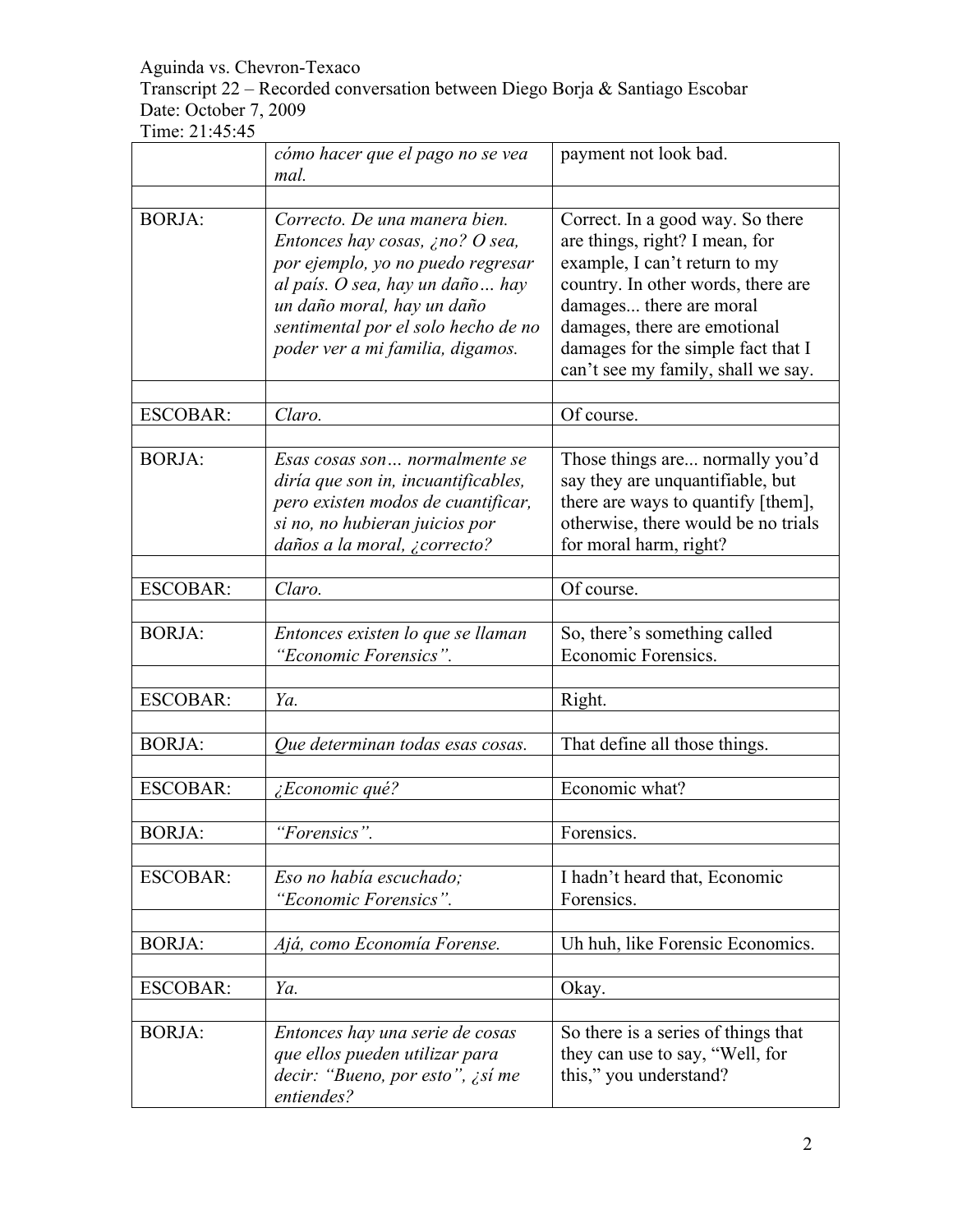Transcript 22 – Recorded conversation between Diego Borja & Santiago Escobar Date: October 7, 2009

| <b>ESCOBAR:</b> | Ya.                                                                                                                                                                                                                                     | Okay.                                                                                                                                                                                                                         |
|-----------------|-----------------------------------------------------------------------------------------------------------------------------------------------------------------------------------------------------------------------------------------|-------------------------------------------------------------------------------------------------------------------------------------------------------------------------------------------------------------------------------|
| <b>BORJA:</b>   | La cosa es que no se me pongan en<br>el lado de que "Por eso no te<br>podemos ayudar", ¿cachas?,<br>"porque tenemos que justificar".<br>Entonces todo, todo es relativo,<br>¿cachas?, todo, todo depende del<br>punto de vista, huevón. | The thing is that they don't get on<br>the side of "We can't help you with<br>that," you get it? "Because we have<br>to justify." So everything is<br>relative, you get it? Everything<br>depends on the point of view, dude. |
| <b>ESCOBAR:</b> | Ya. Claro, hay que encontrar la<br>forma de cómo cómo hacer que<br>todo ese daño colateral que estás<br>sufriendo sea compensado<br>económicamente  y que no sea<br>peligroso para tu seguridad, ¿no?,<br>jurídica.                     | Okay. Of course, you have to find<br>the way to how to get economic<br>compensation for all those<br>collateral damages you're<br>suffering and that's not<br>dangerous to your safety, right?<br>Legally.                    |
| <b>BORJA:</b>   | Correcto. Eso, es ahí está la<br>magia, ¿sí me entiendes? Pero yo<br>no tengo por qué estresarme, sino<br>ellos. Ellos tienen que ver la forma,<br>$\zeta$ cachas?                                                                      | Correct. That there's the magic,<br>you understand me? But I have no<br>reason to stress out, they do. They<br>have to find the way, you get it?                                                                              |
| <b>ESCOBAR:</b> | Ya, claro. Sí, sí te entiendo. ¿Pero<br>vos no les has sugerido ninguna<br>ninguna  ningún modelo?                                                                                                                                      | Yeah, of course. Yes, yes, I<br>understand you. But haven't you<br>suggested any any any model?                                                                                                                               |
| <b>BORJA:</b>   | No. No, porque no quiero ¡puta!,<br>si yo me meto a estudiarme eso,<br><i>iputa!, [Unintelligible], ellos ya</i><br>deben tener ya ellos deben tener<br>ya mucho de eso. ¿Para qué<br>inventar la rueda, cachas?                        | No. No, why not shit! If I study<br>that, shit! [Unintelligible], they<br>should already have they should<br>already have a lot of that. Why<br>reinvent the wheel, you get it?                                               |
| <b>ESCOBAR:</b> | Claro, ¡puchas! ¿Para qué inventar<br>la rueda? Ellos, ellos hacen eso<br>todo el tiempo.                                                                                                                                               | Of course, damn! Why reinvent the<br>wheel? They do that all the time.                                                                                                                                                        |
| <b>BORJA:</b>   | O sea, a mí no me consta pero me<br>imagino que sí, huevón.                                                                                                                                                                             | I mean, I'm not sure, but I imagine<br>so, dude.                                                                                                                                                                              |
| <b>ESCOBAR:</b> | Claro. Tal cual. No son no son                                                                                                                                                                                                          | Of course. That's right. They're                                                                                                                                                                                              |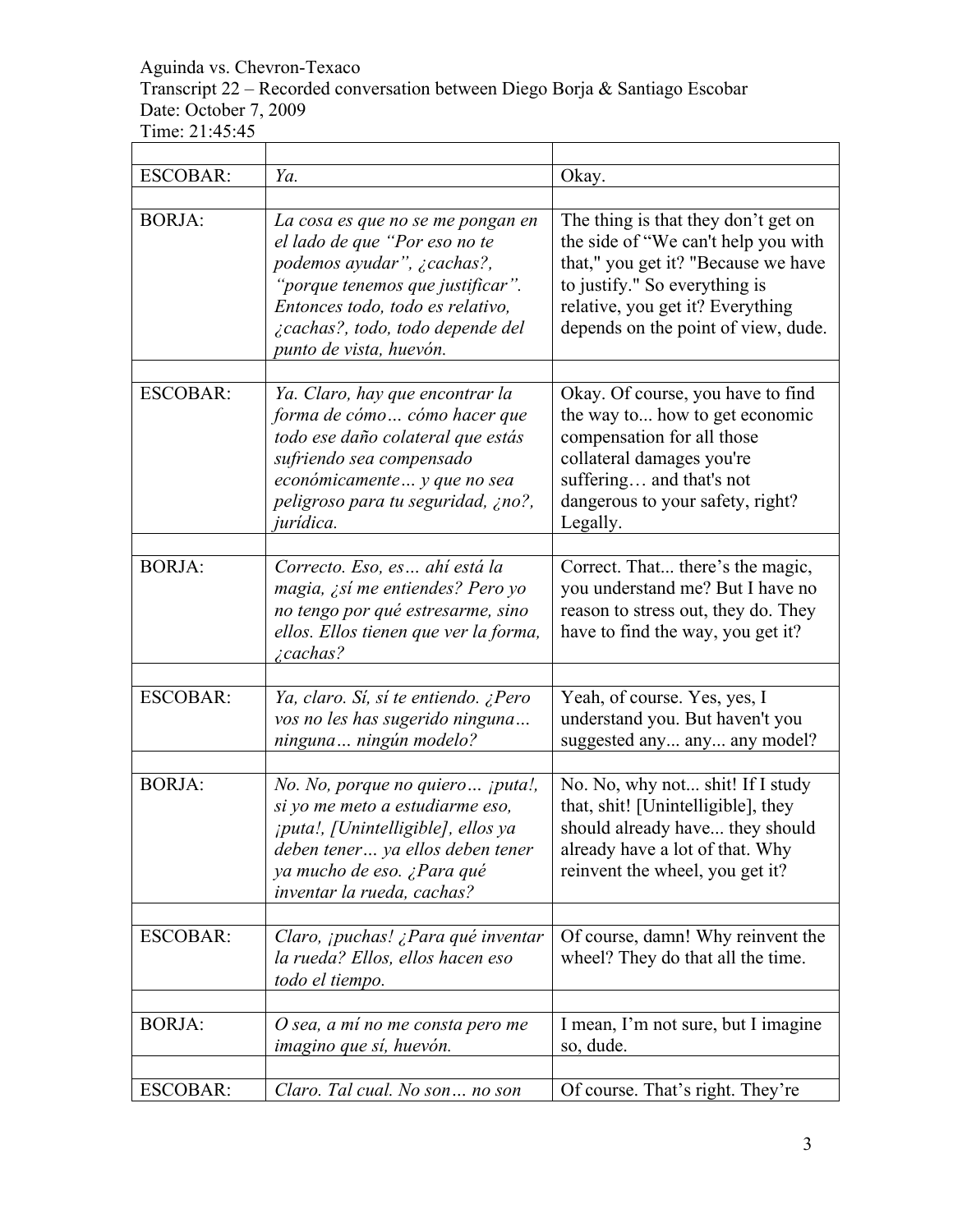## Transcript 22 – Recorded conversation between Diego Borja & Santiago Escobar Date: October 7, 2009

|                 | muy muy famosos por sus                                                                                                                                                                                                                                                                                                                                                                                                                                                                                                                                                                                                                                            | not they're not very very                                                                                                                                                                                                                                                                                                                                                                                                                                                                                                                                                                                                                                                                                                 |
|-----------------|--------------------------------------------------------------------------------------------------------------------------------------------------------------------------------------------------------------------------------------------------------------------------------------------------------------------------------------------------------------------------------------------------------------------------------------------------------------------------------------------------------------------------------------------------------------------------------------------------------------------------------------------------------------------|---------------------------------------------------------------------------------------------------------------------------------------------------------------------------------------------------------------------------------------------------------------------------------------------------------------------------------------------------------------------------------------------------------------------------------------------------------------------------------------------------------------------------------------------------------------------------------------------------------------------------------------------------------------------------------------------------------------------------|
|                 | acciones altruistas.                                                                                                                                                                                                                                                                                                                                                                                                                                                                                                                                                                                                                                               | famous for their altruistic activities.                                                                                                                                                                                                                                                                                                                                                                                                                                                                                                                                                                                                                                                                                   |
|                 |                                                                                                                                                                                                                                                                                                                                                                                                                                                                                                                                                                                                                                                                    |                                                                                                                                                                                                                                                                                                                                                                                                                                                                                                                                                                                                                                                                                                                           |
| <b>BORJA:</b>   | [Riendo] Claro, claro. O sea $Y$<br>de aquí, bueno, <i>iputa!</i> , cómo<br>cómo  y la, la otra cosa es el<br>tiempo, ¿no? ¿Cuánto tiempo?<br>en cuánto tiempo se definirán las<br>cosas? en cuánto tiempo se<br>aclararán las cosas para mi favor?<br>O sea, más que para mi favor sino,<br>i en cuánto tiempo, por ejemplo, la<br>fiscalía terminará la investigación?<br>Va a ser un punto, si es que la<br>fiscalía, obviamente como está<br>parcializada, va a decir: "Bueno,<br>sí, sí. El trabajó para la compañía,<br>ra, ra, ra, ra, ra; fue planificado".<br>Cogen y le joden a la compañía y<br>van a venir acá a cogerle los<br>bienes, ¿no es cierto? | [Laughing] Sure, sure. I mean<br>And from here, well, shit! How<br>how and the other thing is the<br>time, right? How much time?<br>How long will it take to decide<br>things? How long will it take to<br>clear things up in my favor? I<br>mean, more than in my favor, but,<br>how long will it take, for example,<br>for the Attorney General's Office to<br>finish the investigation? It's going<br>to be a point, if the Attorney<br>General's Office, obviously since<br>it's biased, is going to say, "Well,<br>yes, yes. He worked for the<br>company, la, la, la, la, la, it was<br>planned." They'll take it and screw<br>the company and they'll come here<br>to take away its property, isn't that<br>right? |
| <b>ESCOBAR:</b> | Ya.                                                                                                                                                                                                                                                                                                                                                                                                                                                                                                                                                                                                                                                                | Uh huh.                                                                                                                                                                                                                                                                                                                                                                                                                                                                                                                                                                                                                                                                                                                   |
|                 |                                                                                                                                                                                                                                                                                                                                                                                                                                                                                                                                                                                                                                                                    |                                                                                                                                                                                                                                                                                                                                                                                                                                                                                                                                                                                                                                                                                                                           |
| <b>BORJA:</b>   | Pero acá acá en cambio, va<br>vael juez va a decir "oigan, $\chi Y$<br>esto?, ¿y esto dejaron en la<br>impunidad?" No sé qué vaya a<br>pasar con lo de la Haya. O sea,<br>hay recién, está, está explotando,<br>¿cachas? O sea, recién está<br>subiendo el nivel del agua,<br>entonces ahorita es hay que tener<br>todas las cartas sobre la mesa para<br>saber para saber por qué lado<br>irse, $\zeta$ no?                                                                                                                                                                                                                                                       | But here here on the other hand,<br>well the judge will say "hey,<br>"And this? And you left this<br>unpunished?" I don't know what's<br>going to happen with the Hague. I<br>mean, there's it's, it's just starting<br>to explode, you get it? I mean, the<br>flood waters are just starting to rise,<br>so now it's I have to have all my<br>cards on the table to know to<br>know what side to run to, right?                                                                                                                                                                                                                                                                                                          |
| <b>ESCOBAR:</b> | Claro. Todo depende de que entres<br>o no entres en razón.                                                                                                                                                                                                                                                                                                                                                                                                                                                                                                                                                                                                         | Of course. Everything depends on<br>whether you are reasonable or not.                                                                                                                                                                                                                                                                                                                                                                                                                                                                                                                                                                                                                                                    |
| <b>BORJA:</b>   | Correcto. Ahorita estaba oyendo en<br>Ecuador Inmediato; hubo una, una<br>entrevista al abogado de los                                                                                                                                                                                                                                                                                                                                                                                                                                                                                                                                                             | Correct. Just now I was hearing on<br>Ecuador Inmediato, there was a, an<br>interview with the lawyer for the                                                                                                                                                                                                                                                                                                                                                                                                                                                                                                                                                                                                             |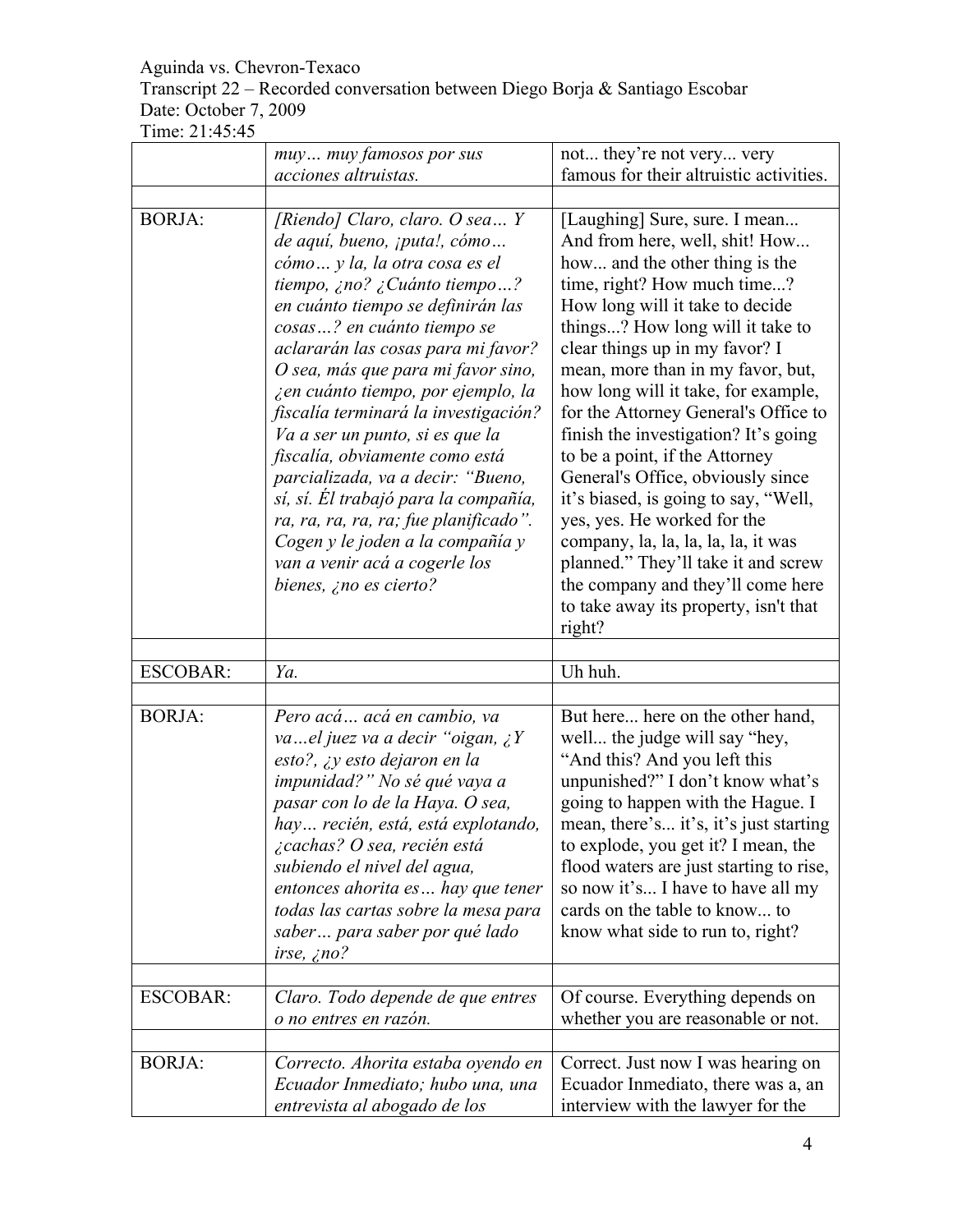Transcript 22 – Recorded conversation between Diego Borja & Santiago Escobar Date: October 7, 2009

|                 | demandantes donde dice: "O sea,<br>no se puede conducir la           | plaintiffs where he said, "In other<br>words, we can't conduct the  |
|-----------------|----------------------------------------------------------------------|---------------------------------------------------------------------|
|                 | investigación porque los testigos<br>que en verdad saben lo que pasó | investigation because the witnesses<br>who truly know what happened |
|                 | fueron llevados para otro país                                       | were taken to another country                                       |
|                 | donde no tiene jurisprudencia la                                     | where the Attorney General has no                                   |
|                 | fiscalía".                                                           | jurisprudence."                                                     |
|                 |                                                                      |                                                                     |
| <b>ESCOBAR:</b> | Jurisdicción.                                                        | Jurisdiction.                                                       |
|                 |                                                                      |                                                                     |
| <b>BORJA:</b>   | Claro. ¿Entonces cómo? Entonces                                      | Of course. So then what? So then                                    |
|                 | el man dice: "¿Cómo hacemos?".                                       | the guy says, "What can we do?"                                     |
|                 | Entonces ellos están pidiendo que                                    | So they are asking a judge here to                                  |
|                 | un juez de aquí ya tome cartas en el                                 | take charge of the situation.                                       |
|                 | asunto.                                                              |                                                                     |
|                 |                                                                      |                                                                     |
| <b>ESCOBAR:</b> | Ya.                                                                  | Okay.                                                               |
|                 |                                                                      |                                                                     |
| <b>BORJA:</b>   | Entonces, si es que el juez acepta,                                  | So, if the judge accepts, how long                                  |
|                 | ¿cuánto tiempo tomará?, ¿estaré                                      | will that take? Will I be here?                                     |
|                 | yo aquí? [riendo]. ¿Sí me cachas?                                    | [Laughing]. You get me?                                             |
|                 |                                                                      |                                                                     |
| <b>ESCOBAR:</b> | No, no entendí.                                                      | No, I didn't understand.                                            |
|                 |                                                                      |                                                                     |
| <b>BORJA:</b>   | $\angle$ Cómo?                                                       | What?                                                               |
| <b>ESCOBAR:</b> | No te  no te caché, no te entendí                                    | I didn't I didn't get you; I didn't                                 |
|                 |                                                                      | understand what you wanted to say                                   |
|                 | qué me quisiste decir.                                               | to me.                                                              |
|                 |                                                                      |                                                                     |
| <b>BORJA:</b>   | Cuando  cuando el juez de aquí                                       | When when the judge here says,                                      |
|                 | diga: "Listo, vamos a hablar con                                     | "Ready, let's talk to this man," will                               |
|                 | este señor", ¿estaré yo aquí? Es la                                  | I be here? That's the question.                                     |
|                 |                                                                      |                                                                     |
|                 | pregunta.                                                            |                                                                     |
| <b>ESCOBAR:</b> | jAh, claro! Claro. O sea, si tú                                      | Oh, of course! Of course. I mean, if                                |
|                 | rindes o no rindes la declaración                                    | you give or don't give your                                         |
|                 | o sea, si no rindes la declaración,                                  | testimony in other words, if you                                    |
|                 | $eso$ <i>i</i> eso a quién?                                          | don't testify, that that's who?                                     |
|                 |                                                                      |                                                                     |
| <b>BORJA:</b>   | Pero no vale nada.                                                   | But it's not worth anything.                                        |
|                 |                                                                      |                                                                     |
| <b>ESCOBAR:</b> | ¿A quién le favorece si es que no                                    | Who would you benefit if you                                        |
|                 | rindes la declaración, sea gringo o                                  | don't testify, the gringo or the                                    |
|                 |                                                                      |                                                                     |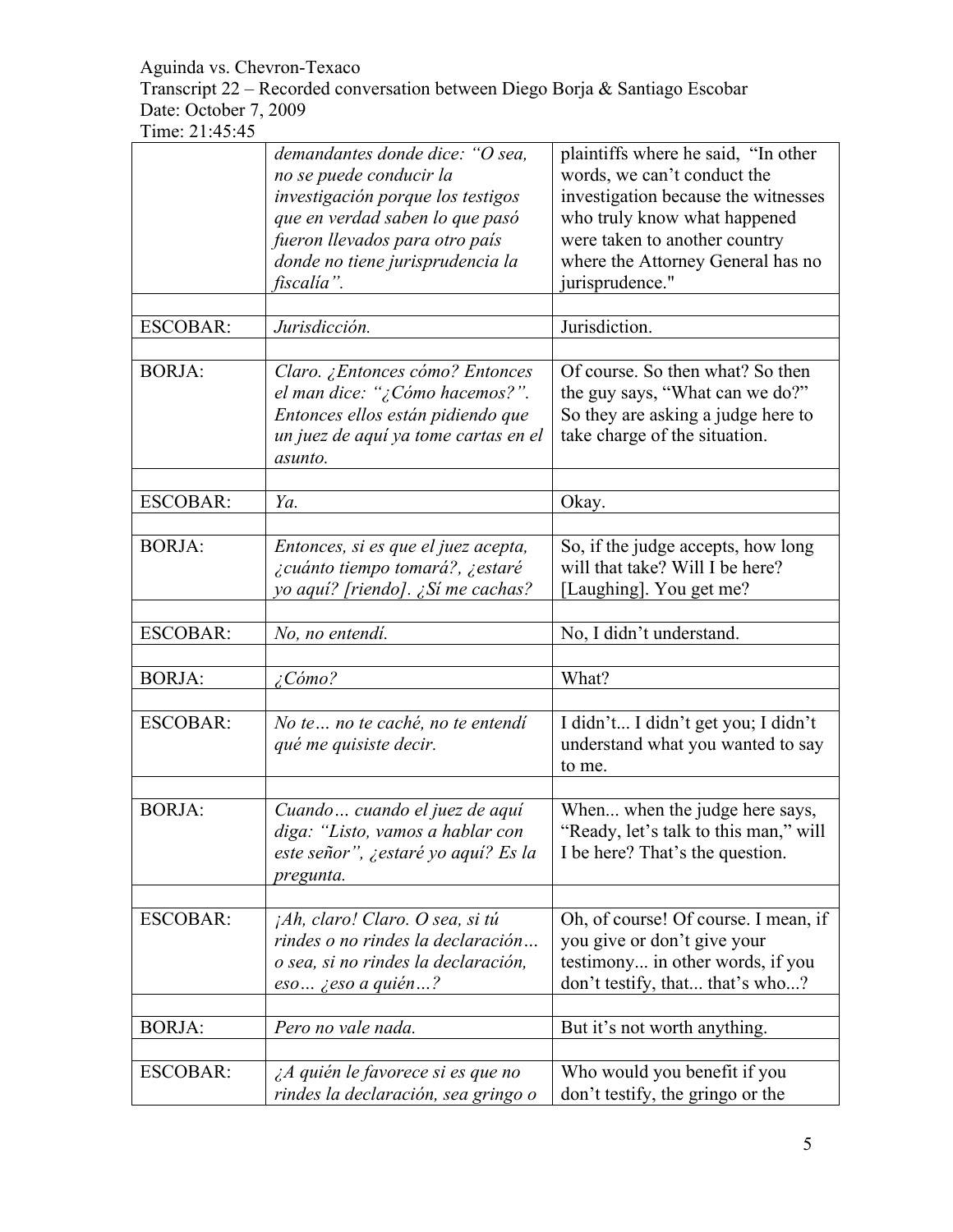Transcript 22 – Recorded conversation between Diego Borja & Santiago Escobar Date: October 7, 2009

|                 | fiscal ecuatoriano, de donde fuese?                                                                                       | Ecuadorian Attorney General,<br>wherever he's from?                                                            |
|-----------------|---------------------------------------------------------------------------------------------------------------------------|----------------------------------------------------------------------------------------------------------------|
|                 |                                                                                                                           |                                                                                                                |
| <b>BORJA:</b>   | Le favorece  le favorecería al otro<br>lado; a los indios.                                                                | It would benefit it would benefit<br>the other side, the Indians.                                              |
| <b>ESCOBAR:</b> | Ya. Claro                                                                                                                 | Okay. Of course                                                                                                |
| <b>BORJA:</b>   | Simplemente yo puedo no ir porque<br>no está dentro de mi de mi rango<br>de del rango de como en<br>jurisdicción del man. | I can simply not go because it's not<br>within on my level of the level<br>of like in that guy's jurisdiction. |
| <b>ESCOBAR:</b> | Claro. Pero también                                                                                                       | Of course. But also                                                                                            |
| <b>BORJA:</b>   | [Simultaneous to other speech]<br>nivel uno, nivel dos, nivel tres,<br>$\zeta$ cachas?                                    | [Simultaneous to other speech]<br>level one, level two, level three,<br>you get it?                            |
| <b>ESCOBAR:</b> | Entonces yo les podría decir a<br>estos abogados que mi mi<br>representado [riendo] mi                                    | So I could say that to those lawyers<br>that my my client<br>[laughing]my                                      |
| <b>BORJA:</b>   | O sea, tú dices tú diles mira,<br>mejor espera a que ellos escupan,<br><i>i</i> cachas?                                   | I mean, you say you tell them<br>look, you might as well wait until<br>they spit, you get it?                  |
| <b>ESCOBAR:</b> | Ya, a ver qué plantean.                                                                                                   | Right, to see what they propose.                                                                               |
| <b>BORJA:</b>   | Y de ahí definimos pues, loco,<br>porque tampoco les vamos a poner<br>cuál es el camino.                                  | And from there we can define,<br>dude, because we're not going to<br>tell them which road to take              |
| <b>ESCOBAR:</b> | Claro. Pero no acercarse a<br>declarar sería un buen camino,<br>creo.                                                     | Of course. But not going to testify<br>would be a good route, I believe.                                       |
| <b>BORJA:</b>   | Claro, pero eso sabemos tú y yo.                                                                                          | Of course, but you and I know that.                                                                            |
| <b>ESCOBAR:</b> | Ya, ya.                                                                                                                   | Yeah, yeah.                                                                                                    |
|                 |                                                                                                                           |                                                                                                                |
| <b>BORJA:</b>   | Pero yo quiero saber qué dicen<br>ellos.                                                                                  | But I want to know what they say.                                                                              |
|                 |                                                                                                                           |                                                                                                                |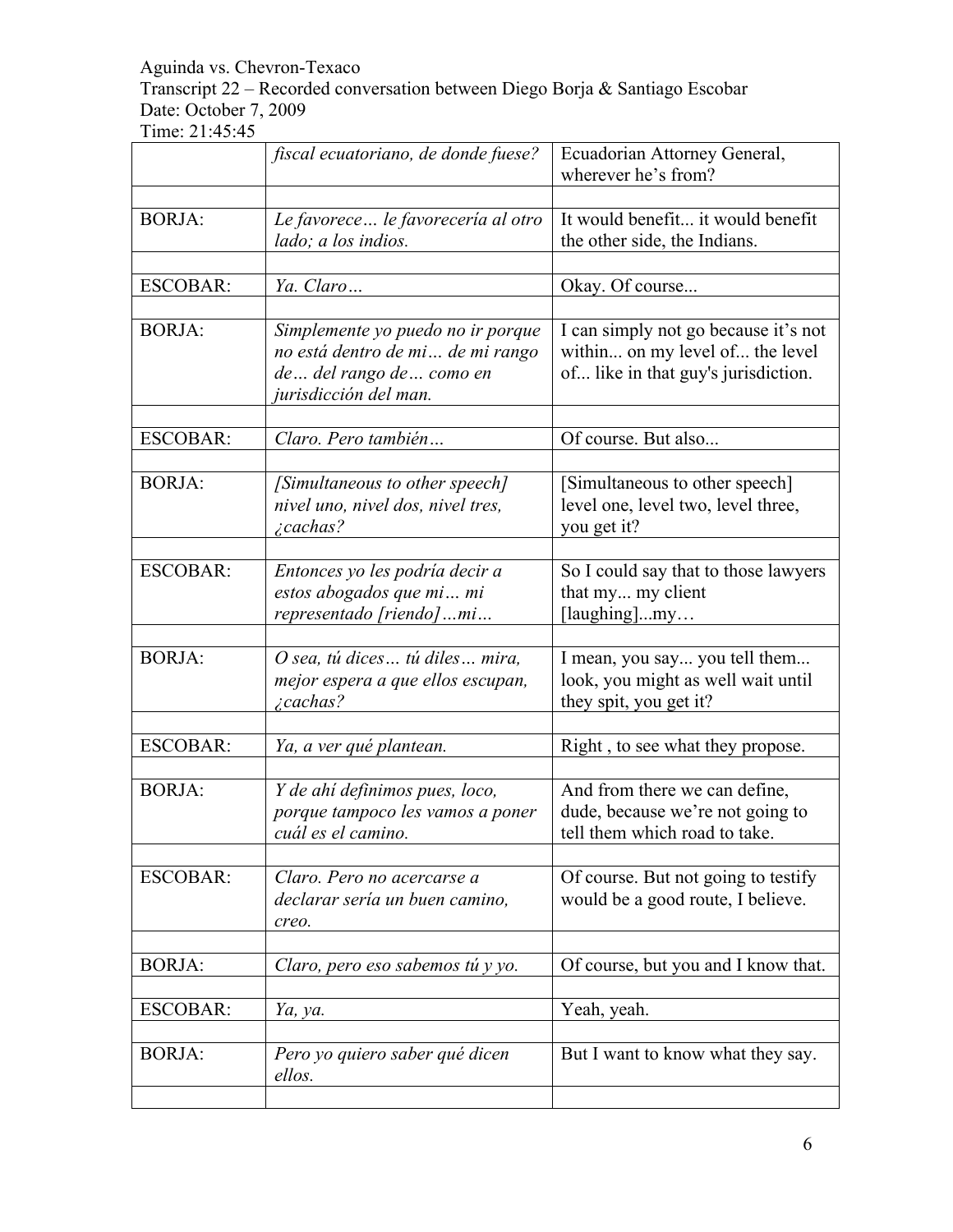Transcript 22 – Recorded conversation between Diego Borja & Santiago Escobar Date: October 7, 2009

| <b>ESCOBAR:</b> | Correcto, correcto. De todo                                                                                                                                                                                                                                                             | Correct, correct. About<br>everything                                                                                                                                                                                                                                                                    |
|-----------------|-----------------------------------------------------------------------------------------------------------------------------------------------------------------------------------------------------------------------------------------------------------------------------------------|----------------------------------------------------------------------------------------------------------------------------------------------------------------------------------------------------------------------------------------------------------------------------------------------------------|
|                 |                                                                                                                                                                                                                                                                                         |                                                                                                                                                                                                                                                                                                          |
| <b>BORJA:</b>   | [Simultaneous to other speech]                                                                                                                                                                                                                                                          | [Simultaneous to other speech].                                                                                                                                                                                                                                                                          |
| <b>ESCOBAR:</b> | Todo depende con cuánto se caen<br>ellos [riendo].                                                                                                                                                                                                                                      | Everything depends on how much<br>they lay out [laughing].                                                                                                                                                                                                                                               |
| <b>BORJA:</b>   | O sea, van tenemos que ver qué<br>es lo que dicen, loco. O sea, yo<br>quiero también quiero saber o<br>sea, porque una cosa es una cosa<br>es la  lo que representen y lo que<br>se caigan, y otra cosa es lo que nos<br>va a tocar también después de eso,<br><i>isi</i> me entiendes? | I mean, they go we have to see<br>what they say, dude. I mean, I<br>want I also want to know in<br>other words, because one thing is<br>one thing is the what they<br>represent and what they lay out,<br>and another thing also is how much<br>we are going to get after that, do<br>you understand me? |
| <b>ESCOBAR:</b> | Por supuesto, por supuesto.                                                                                                                                                                                                                                                             | Of course, of course.                                                                                                                                                                                                                                                                                    |
|                 |                                                                                                                                                                                                                                                                                         |                                                                                                                                                                                                                                                                                                          |
| <b>BORJA:</b>   | Entonces, todo eso, lo mismo que<br>está pasando, tengo que sopesar de<br>los dos lados. Obviamente es más<br>rápido, ¿no?                                                                                                                                                              | So, all that, the same thing that's<br>happening, I have to weigh both<br>sides. Obviously it's quicker, right?                                                                                                                                                                                          |
| <b>ESCOBAR:</b> | $\zeta$ Cómo?, $\zeta$ cómo?                                                                                                                                                                                                                                                            | What? What?                                                                                                                                                                                                                                                                                              |
|                 |                                                                                                                                                                                                                                                                                         |                                                                                                                                                                                                                                                                                                          |
| <b>BORJA:</b>   | Obviamente lo puedo hacer más<br>rápido.                                                                                                                                                                                                                                                | Obviously I can do it faster.                                                                                                                                                                                                                                                                            |
| <b>ESCOBAR:</b> | No te entendí; está  habla un poco<br>más duro.                                                                                                                                                                                                                                         | I didn't understand you; it does<br>speak a little louder.                                                                                                                                                                                                                                               |
| <b>BORJA:</b>   | Se puede hacer obviamente<br>puede ser más rápido, ¿cachas?                                                                                                                                                                                                                             | You can do obviously it can be<br>quicker, you get it?                                                                                                                                                                                                                                                   |
| <b>ESCOBAR:</b> | ¿Qué puede ser más rápido? Me<br>dijiste lo mismo que                                                                                                                                                                                                                                   | What can be quicker? You told me<br>the same thing as                                                                                                                                                                                                                                                    |
| <b>BORJA:</b>   | O sea, puede ser lo mismo o sea,<br>lo mismo que  lo mismo que está<br>pasando ahorita, puede pasar del<br>otro lado pero más rápido.                                                                                                                                                   | In other words, it can be the same<br>I mean the same as the same<br>that's happening right now, it can<br>happen on the other side, but faster.                                                                                                                                                         |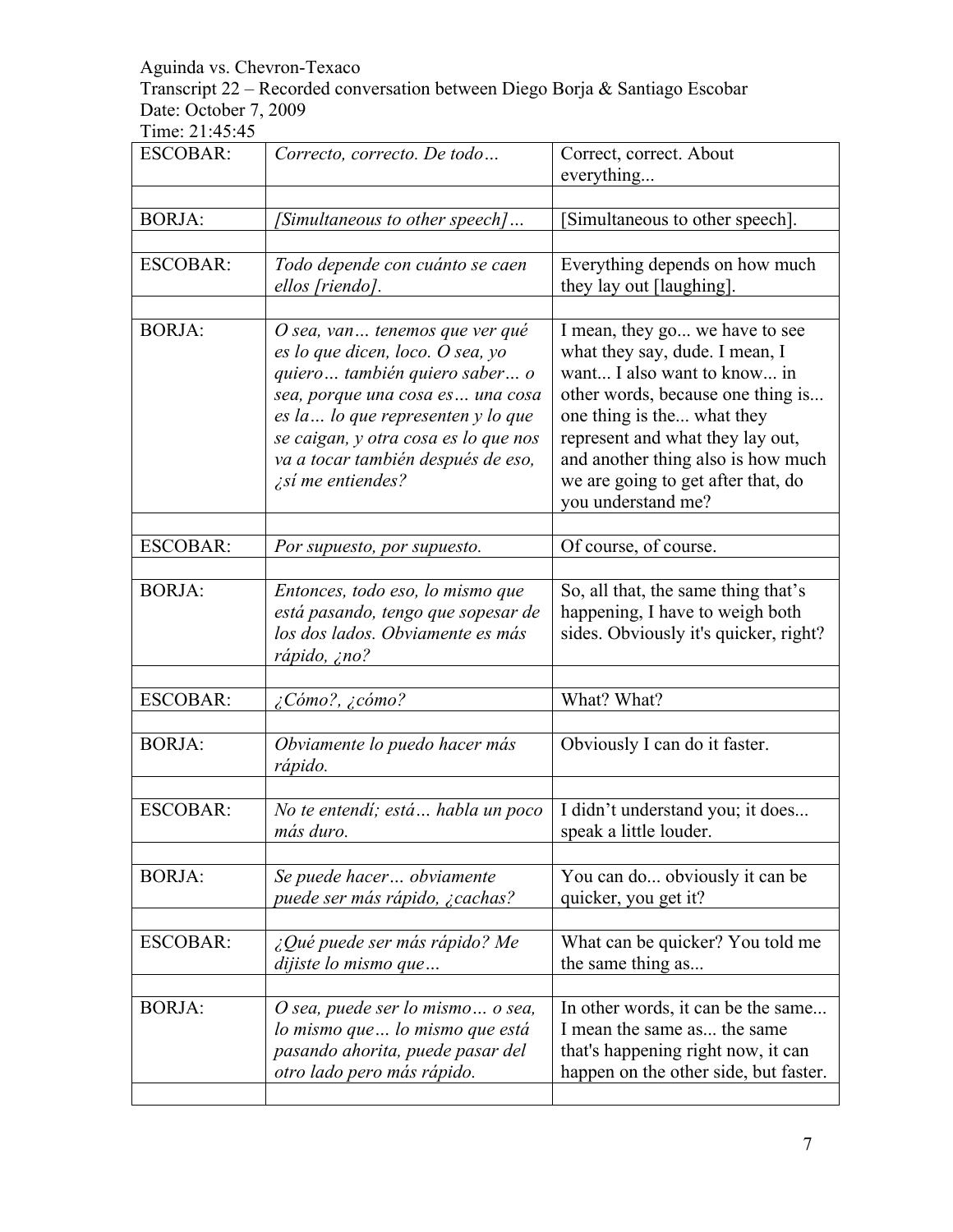Transcript 22 – Recorded conversation between Diego Borja & Santiago Escobar Date: October 7, 2009

| <b>ESCOBAR:</b> | No te cacho.                                                                                                                                                                                              | I don't get it.                                                                                                                                                                                     |
|-----------------|-----------------------------------------------------------------------------------------------------------------------------------------------------------------------------------------------------------|-----------------------------------------------------------------------------------------------------------------------------------------------------------------------------------------------------|
| <b>BORJA:</b>   | $\zeta$ Cómo no, pues? Es que a veces<br>tengo miedo de hablar mucho en el<br>teléfono porque este teléfono<br>también no tengo no sé hasta<br>qué punto llegue la tecnología de<br>estos manes, ¿cachas? | Why not? It's because sometimes<br>I'm afraid to talk a lot on the<br>telephone because this telephone<br>also I don't have I don't know<br>what kind of technology these guys<br>have, you get it? |
| <b>ESCOBAR:</b> | Ya. ¿Pero este teléfono dónde lo<br>compraste?                                                                                                                                                            | Okay. But where did you buy this<br>telephone?                                                                                                                                                      |
| <b>BORJA:</b>   | No, es el teléfono del inquilino que<br>está alquilando la casa, pero yo lo<br>voy lo voy a cancelar y voy a<br>coger uno nuevo.                                                                          | No, it's the renter's telephone, the<br>guy who's renting the house, but<br>I'm going I'm going to cancel it<br>and I'm going to get a new one.                                                     |
| <b>ESCOBAR:</b> | Ya. Pero bueno, no, no sé; no, ni<br>idea. O sea, si  si es que ellos<br>no o sea, si es que es un teléfono<br>de la empresa, obvio, te pueden<br>grabar, pero si no es, no creo.                         | Okay. But well, I don't know, no,<br>no idea. I mean, if if they don't<br>I mean, if it's a company telephone,<br>obviously, they can record you, but<br>if it isn't, I don't think so.             |
| <b>BORJA:</b>   | No, no es; ni saben.                                                                                                                                                                                      | No, it isn't, they don't even know.                                                                                                                                                                 |
| <b>ESCOBAR:</b> | Ya, buenazo. Entonces creo que es<br>una línea segura.                                                                                                                                                    | Yeah, great. So I think it's a secure<br>line then.                                                                                                                                                 |
| <b>BORJA:</b>   | Entonces eso es, mi perno. ¿Y así<br>que mañana que mañana te van a<br>llamar?                                                                                                                            | So that's it, my brother. And so<br>tomorrow, tomorrow they're going<br>to call you?                                                                                                                |
| <b>ESCOBAR:</b> | Claro, pero veamos qué me dicen<br>mañana y es por el cambio de<br>horario, pues.                                                                                                                         | Of course, but we'll see what they<br>tell me tomorrow and It's because<br>of the time change.                                                                                                      |
| <b>BORJA:</b>   | Ya. Ahí metes un mensajito, por ahí<br>conversamos; yo te llamo.                                                                                                                                          | Okay. Send a little message, we'll<br>be talking, I'll call you.                                                                                                                                    |
| <b>ESCOBAR:</b> | <i>i</i> Vos si me puedes llamar?                                                                                                                                                                         | Can you call me?                                                                                                                                                                                    |
| <b>BORJA:</b>   | Claro.                                                                                                                                                                                                    | Of course.                                                                                                                                                                                          |
| <b>ESCOBAR:</b> | ¡Chévere! Claro, vos tienes                                                                                                                                                                               | Cool! Of course, you have                                                                                                                                                                           |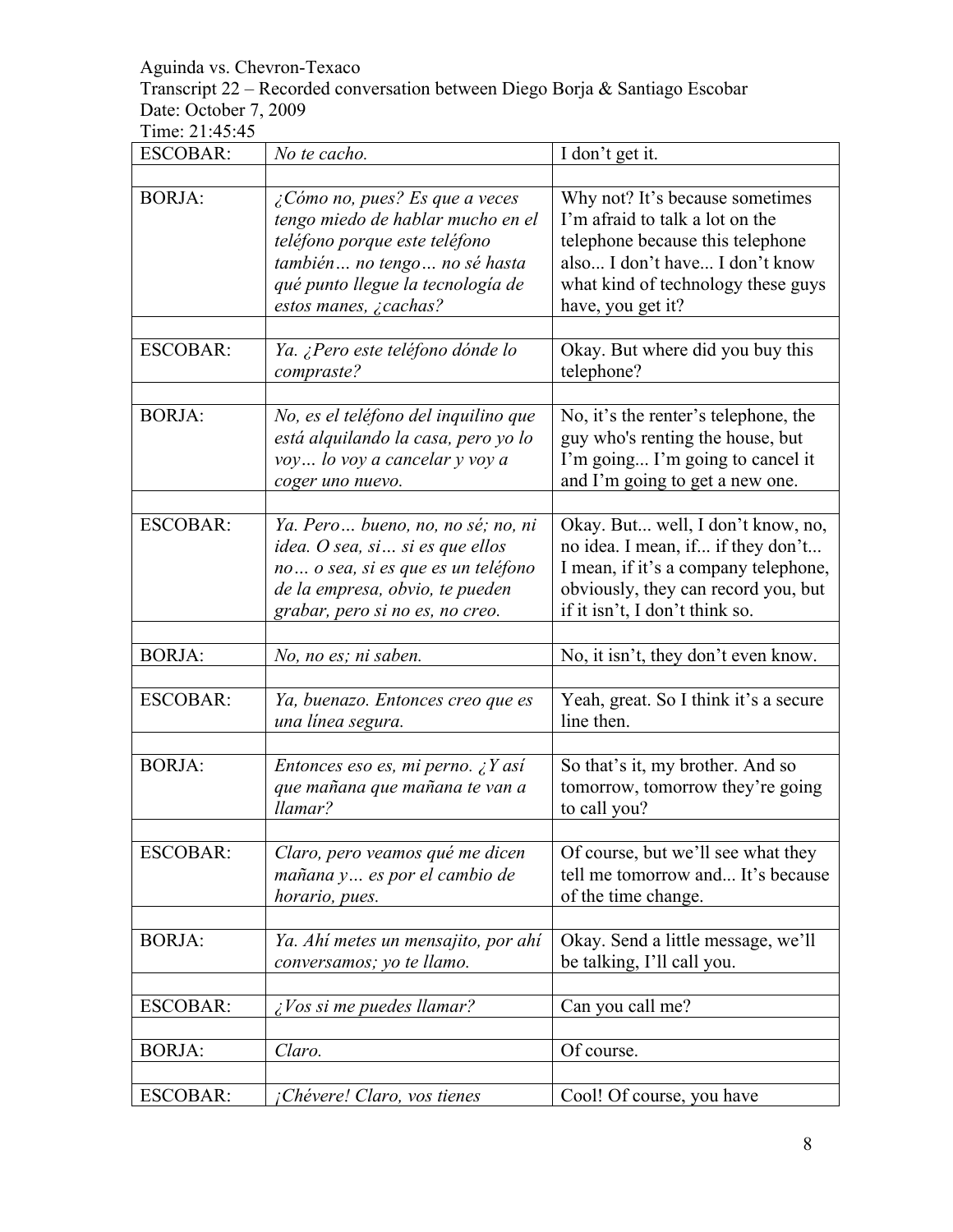Transcript 22 – Recorded conversation between Diego Borja & Santiago Escobar Date: October 7, 2009

|                 | llamadas ilimitadas, ¿no?                                                                                                                                                                             | unlimited calls, right?                                                                                                                                                               |
|-----------------|-------------------------------------------------------------------------------------------------------------------------------------------------------------------------------------------------------|---------------------------------------------------------------------------------------------------------------------------------------------------------------------------------------|
| <b>BORJA:</b>   | Creo que sí.                                                                                                                                                                                          | $\overline{I}$ think so.                                                                                                                                                              |
| <b>ESCOBAR:</b> | ¡Chévere! ¡Chévere!, porque a mí<br>me toca comprar crédito y sí me<br>sale más o menos.                                                                                                              | Cool! Cool! Because I have to buy<br>credits and it comes out so-so.                                                                                                                  |
| <b>BORJA:</b>   | No, no. De ley yo te llamo, no te<br>preocupes. Ahí me mandas un<br>mensajito, y si no lo arreglo hoy<br>día al Skype, yo te echo una<br>llamada.                                                     | No, no. For sure, I'll call you, don't<br>worry. You send me a little<br>message, and if I don't fix Skype<br>today, I'll call you.                                                   |
| <b>ESCOBAR:</b> | Oye, $y$ vos no tienes impedimento<br>para viajar, ¿no? O sea, puedes<br>moverte, circular libremente por<br>donde tú quieras.                                                                        | Hey, and you don't have any<br>restriction to travel, right? I mean,<br>you can move around, circulate<br>freely wherever you want.                                                   |
| <b>BORJA:</b>   | No, no; no tengo ninguno. Las<br>visas es el único problema.                                                                                                                                          | No, no; I have none. The visas are<br>the only problems.                                                                                                                              |
| <b>ESCOBAR:</b> | Ya. No, eso es de una, eso no es<br>problema. No, yo antes antes de<br>cualquier cosa, yo, una vez que<br>hable con estas personas les pido<br>que me den todo su perfil, quienes<br>son, $\zeta$ no? | Okay. No, that's right, that's no<br>problem. No, before I before<br>anything I, once I talk to these<br>people I'll ask them to give me their<br>whole profile, who they are, right? |
| <b>BORJA:</b>   | Claro. O sea, tú también utiliza tu<br>criterio para cachar las cosas,<br>loco, porque no hay [Simultaneous<br>to other speech]                                                                       | Of course. In other words, you also<br>use your judgment to catch things,<br>dude, because there's no<br>Simultaneous to other speech]                                                |
| <b>ESCOBAR:</b> | Pues yo confío en estas personas<br>porque es recomendado por este<br>amigo, loco. Este amigo, si te<br>contaría, o sea, son cosas que no te<br>puedo contar, ¿cachas?                                | Well, I trust those people because<br>they were recommended by this<br>friend, dude. This friend, if I told<br>you, I mean, those are things that I<br>can't tell you, you get it?    |
| <b>BORJA:</b>   | Claro, pero ya lo imagino. O sea, si<br>es que ya tú dices que es de<br>confianza, debe ser de confianza.                                                                                             | Of course, but I can imagine. I<br>mean, if you say he's trustworthy,<br>he must be trustworthy.                                                                                      |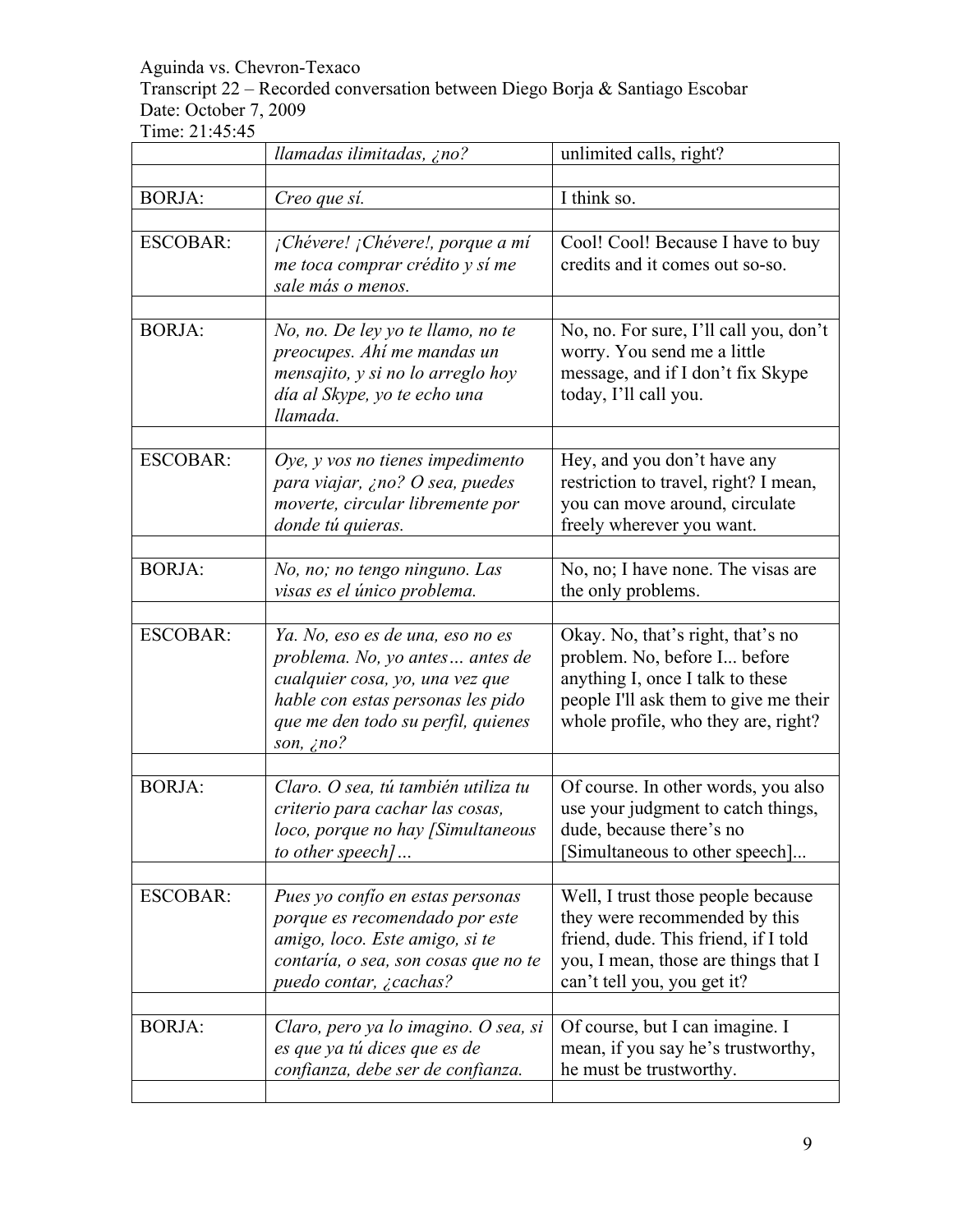Transcript 22 – Recorded conversation between Diego Borja & Santiago Escobar Date: October 7, 2009

| <b>ESCOBAR:</b> | Sí, sí, sí, sí. Y súper de confianza, y<br>yo sé cosas que le pueden<br>perjudicar a él y a la inversa,                                                                                                                   | Yes, yes, yes, yes. And super<br>trustworthy, and I know things that<br>can hurt him and vice versa; so we                                                                                                                                  |
|-----------------|---------------------------------------------------------------------------------------------------------------------------------------------------------------------------------------------------------------------------|---------------------------------------------------------------------------------------------------------------------------------------------------------------------------------------------------------------------------------------------|
|                 | entonces nos respetamos<br>mutuamente.                                                                                                                                                                                    | have mutual respect for each other.                                                                                                                                                                                                         |
|                 |                                                                                                                                                                                                                           |                                                                                                                                                                                                                                             |
| <b>BORJA:</b>   | [Riendo] Está bien.                                                                                                                                                                                                       | [Laughing] That's fine.                                                                                                                                                                                                                     |
| <b>ESCOBAR:</b> | Claro, entonces hicimos un pacto                                                                                                                                                                                          | Of course, so we signed a non-                                                                                                                                                                                                              |
|                 | de no agresión.                                                                                                                                                                                                           | aggression pact.                                                                                                                                                                                                                            |
| <b>BORJA:</b>   | [Riendo] Está bien, ¿verdad?                                                                                                                                                                                              | [Laughing] That's fine, really?                                                                                                                                                                                                             |
|                 |                                                                                                                                                                                                                           |                                                                                                                                                                                                                                             |
| <b>ESCOBAR:</b> | No, es súper serio, y ya te dije, es<br>muy bien conectado, que es lo que<br>nos interesa ahora. Porque<br>imaginate, si se hace con<br>cualquiera de esos que dicen: "Yo<br>soy, yo conozco, no vayan nomás<br>por ahí". | No, he's very serious, and I already<br>told you, he's very well connected,<br>which is what we're interested in<br>now. Because imagine, if you do it<br>with any one of them that says,<br>"I'm, I know, don't go over there<br>anymore." |
|                 |                                                                                                                                                                                                                           |                                                                                                                                                                                                                                             |
| <b>BORJA:</b>   | No, no, no. $iUh$ , de esos hay lo que<br>quiera!                                                                                                                                                                         | No, no, no. Oh, there are all kinds<br>of those!                                                                                                                                                                                            |
|                 |                                                                                                                                                                                                                           |                                                                                                                                                                                                                                             |
| <b>ESCOBAR:</b> | [Riendo] Es lo que más hay.                                                                                                                                                                                               | [Laughing] That's what there's<br>plenty of.                                                                                                                                                                                                |
| <b>BORJA:</b>   | Tengo ni sé cuántos mails de gente<br>así, huevón. ¿No ves que me han<br>mandado también mails?                                                                                                                           | I have I don't know how many e-<br>mails from people like that, dude.<br>Don't you see that they've also sent<br>me e-mails also?                                                                                                           |
| <b>ESCOBAR:</b> | ¿Qué te dicen?                                                                                                                                                                                                            | What do they say to you?                                                                                                                                                                                                                    |
| <b>BORJA:</b>   | Queremos hablar con usted para<br>o sea, básicamente lo mismo pero<br>con diferentes palabras.                                                                                                                            | We want to talk to you to I mean,<br>basically the same thing with<br>different words.                                                                                                                                                      |
| <b>ESCOBAR:</b> | Ya.                                                                                                                                                                                                                       | Yeah.                                                                                                                                                                                                                                       |
|                 |                                                                                                                                                                                                                           |                                                                                                                                                                                                                                             |
| <b>BORJA:</b>   | E-mails, así locos los manes,<br>huevón.                                                                                                                                                                                  | E-mails, those guys are crazy, dude.                                                                                                                                                                                                        |
| <b>ESCOBAR:</b> | ¿Pero quién te manda eso, por                                                                                                                                                                                             | But who sends you that, for                                                                                                                                                                                                                 |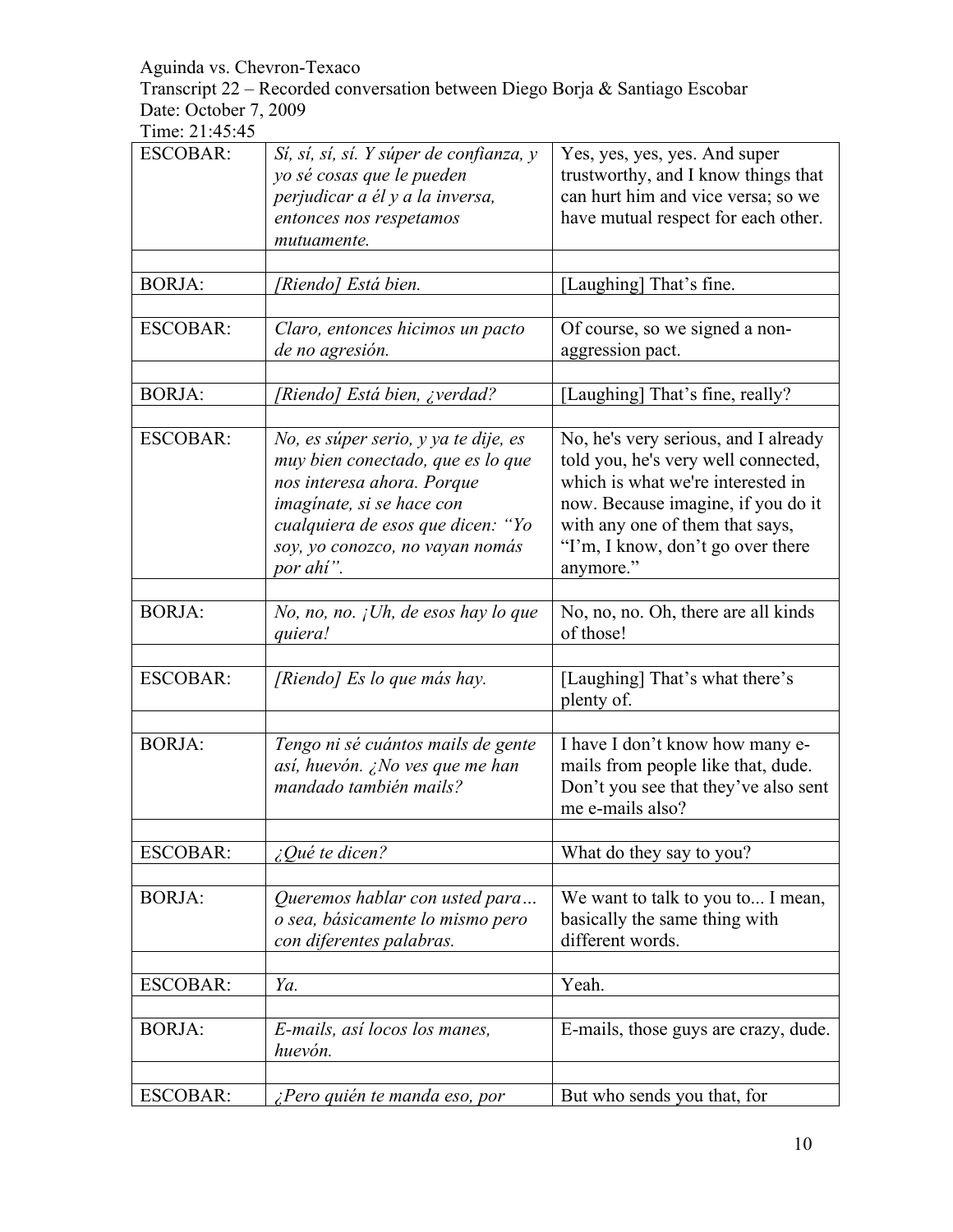# Transcript 22 – Recorded conversation between Diego Borja & Santiago Escobar Date: October 7, 2009

|                 | ejemplo?                                                                                                                                                                                                                                                                                              | example?                                                                                                                                                                                                                                                                                                   |
|-----------------|-------------------------------------------------------------------------------------------------------------------------------------------------------------------------------------------------------------------------------------------------------------------------------------------------------|------------------------------------------------------------------------------------------------------------------------------------------------------------------------------------------------------------------------------------------------------------------------------------------------------------|
| <b>BORJA:</b>   | Verás, me mandó un grupo dice:<br>"Grupo Activista" Así ponen:<br>"Grupo Activista. Nosotros<br>entendemos la posición que estás.<br>Mira, piensa bien lo que estás<br>haciendo. Si quieres comunicarte<br>con nosotros, este es el número, es<br>algo seguro. Nosotros" Cosas<br>así, loco, ¿cachas? | Let's see, a group sent me it says,<br>"Activist Group" They write,<br>"Activist Group. We understand<br>the position that you are in Look,<br>think carefully what you're doing.<br>If you want to communicate with<br>us, this is the number, it's secure.<br>We" Things like that, dude, you<br>get it? |
| <b>ESCOBAR:</b> | Ya. Estás induciendo  te están<br>induciendo a que te cambies de<br>lado, de bando.                                                                                                                                                                                                                   | Yeah. You're prompting they are<br>prompting you to change sides,<br>change camps.                                                                                                                                                                                                                         |
| <b>BORJA:</b>   | Claro. Y de estos manes he recibido<br>como tres mails. No les he<br>contestado. Y hay otra gente<br>también que me dice: "Piensa lo<br>que haces. Siempre hay una<br>salida", y ponen su número, ¿sí me<br>cachas?                                                                                   | Of course. And I've received like<br>three e-mails from these guys. I<br>haven't answered them. And there<br>are other people also who tell me,<br>"Think about what you're doing.<br>There's always a way out," and<br>they include their phone number,<br>you understand me?                             |
| <b>ESCOBAR:</b> | Y ponen  y ponen el número de<br>cuenta [ríen los dos].                                                                                                                                                                                                                                               | And they put and the number of<br>their account [both laughing].                                                                                                                                                                                                                                           |
| <b>BORJA:</b>   | Yo solo les respondo con mi<br>número de cuenta. ¡No, mentira!                                                                                                                                                                                                                                        | I just respond with the number of<br>my account. No, just kidding!                                                                                                                                                                                                                                         |
| <b>ESCOBAR:</b> | Vamos paso por paso, perno. O<br>sea, vos sabes que                                                                                                                                                                                                                                                   | Let's go step by step, brother. I<br>mean, you know that                                                                                                                                                                                                                                                   |
| <b>BORJA:</b>   | [Simultaneous to other speech]                                                                                                                                                                                                                                                                        | Simultaneous to other speech]                                                                                                                                                                                                                                                                              |
| <b>ESCOBAR:</b> | Que esto es de mutuo beneficio.                                                                                                                                                                                                                                                                       | That this is mutually beneficial.                                                                                                                                                                                                                                                                          |
| <b>BORJA:</b>   | No, y hay que ver. O sea, si es que<br>vale la pena, de una; si no vale,<br>¡puta!, bueno, pues qué más, ya<br>pudimos conversar un rato,<br>huevón.                                                                                                                                                  | No, and we have to see. I mean, if<br>it's worthwhile, right away; if it's<br>not worth it, shit! Well, what else,<br>at least we could talk for a while,<br>dude.                                                                                                                                         |